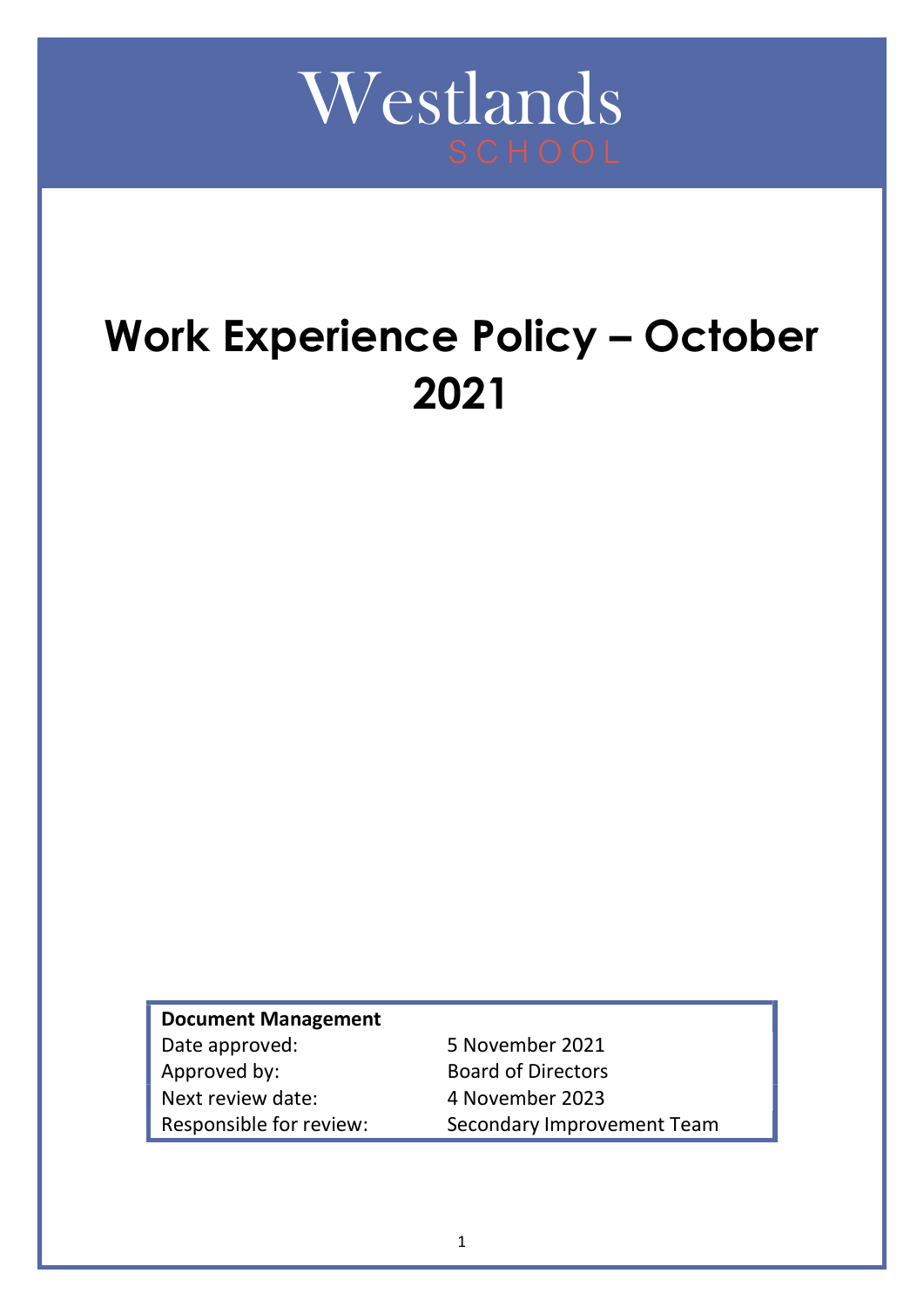# **Contents**

- 1. Introduction
- 2. Our aims
- 3. Provision
- 4. Management and coordination
- 5. Safety considerations
- 6. Considerations for School
- 7. Considerations for the placement provider
- 8. Assessing the risks
- 9. Safeguarding our students
- 10. Monitoring and evaluation

Appendix 1 - Safeguarding work experience guidance and procedure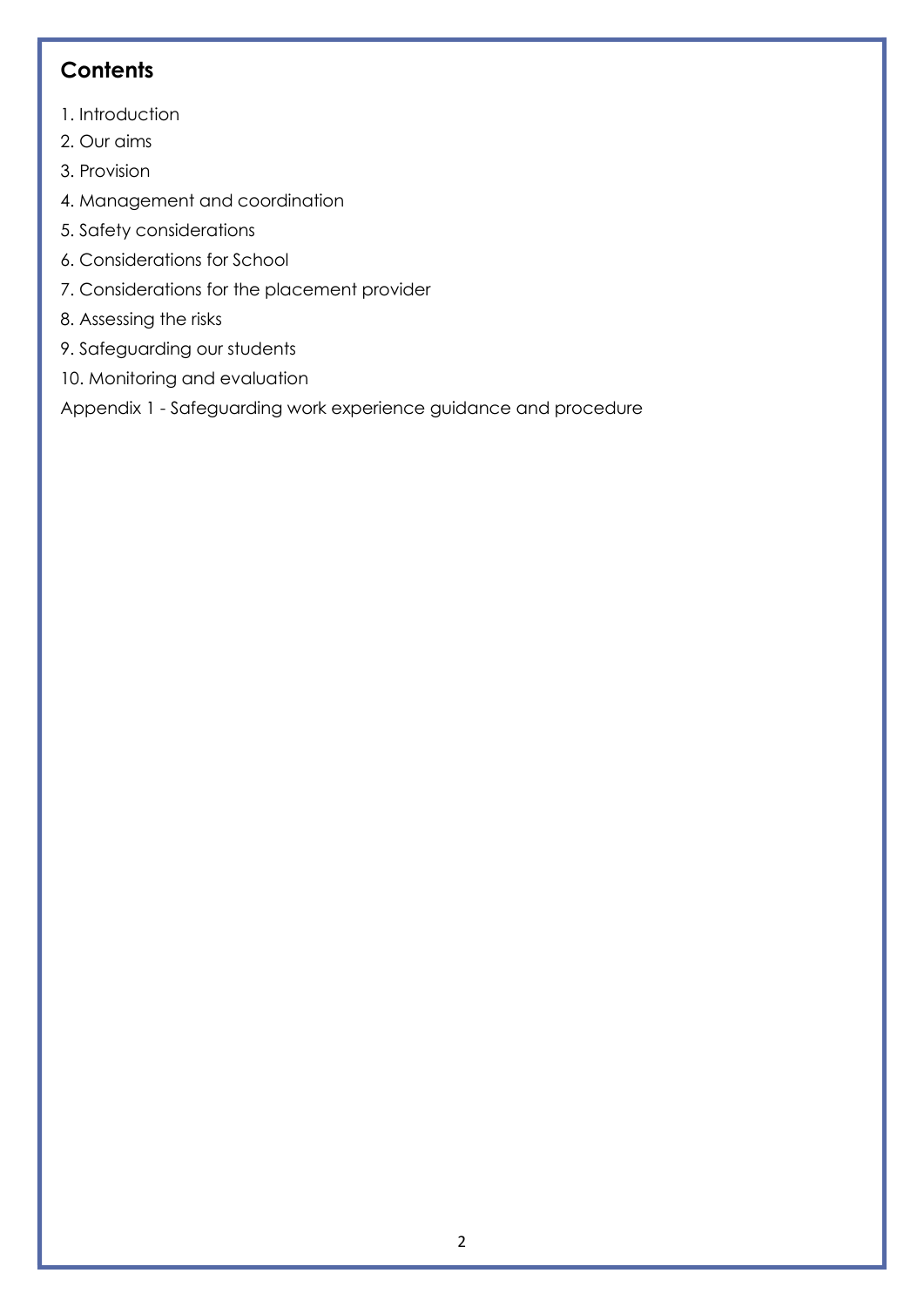## 1. Introduction

Work experience is an integral part of our students' entitlement to CEIAG (Careers Education, Information, Advice and Guidance) and this clearly supports Gatsby Benchmark 6 "Experiences of Workplaces" which states:

 "Every pupil should have first-hand experiences of the workplace through work visits, work shadowing and/or work experience to help their exploration of career opportunities and expand their networks".

#### https://www.goodcareerguidance.org.uk/the-benchmarks

Work experience gives young people vital insights into the world of work, encourages them to aspire to great things, and helps them to prepare for their future. It bridges the gap between school, college and work and helps young people make decisions about their future and develop new and existing skills.

The opportunity to participate in work experience is provided to all students by the end of their compulsory years. Students are encouraged to find placements linked to career paths that suit their interests, skills and strengths with the absence of stereotypes, which are actively challenged.

Students with Special Educational Needs or Disability (SEND), or any other additional needs, will be supported appropriately through liaison with parents and relevant staff i.e., the Special Educational Needs Co-ordinator (SENCO) and the placement provider.

# 2. Our aims

Work experience should:

- Enhance students' knowledge of the world of work
- Develop students' employability skills
- Provide an insight into the skills, qualities and attitudes required by sectors and employers
- Provide opportunities for personal and social development including self-confidence, time management, personal organisation, and resilience
- Help prepare students for the world of work
- Enable students to make cross-curricular links
- Support the School's CEIAG provision
- Provide students with an opportunity for self-evaluation

# 3. Provision

The opportunity for a two/three day work placement is offered to all Year 10 students in the summer term and a three to five day work experience opportunity to Year 12 students in Term 6. However, some KS5 students might access additional work experience placements during Year 12 and/or 13 through their subject courses.

# 4. Management and coordination

Approval of work placements is the responsibility of the School and the School manages all documentation for placements. They can be sourced through a number of different methods including personal contacts, school contacts or external provider contacts, e.g. The Education People or Careers Enterprise Company.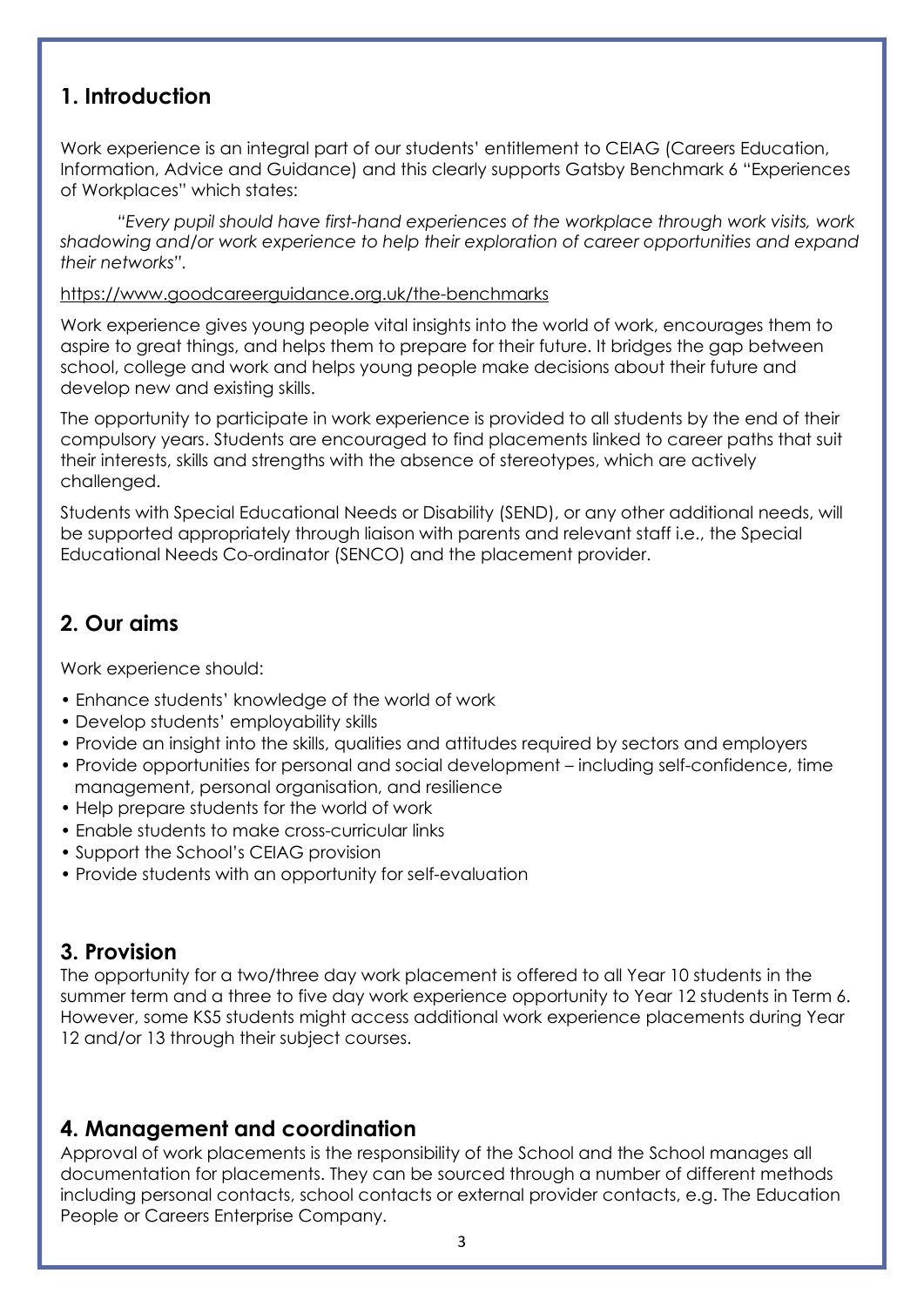National legislation from the HSE and the DfE will be followed to ensure the health, safety and safeguarding of students whilst on work experience. The School only authorises placements which have met all of our safeguarding requirements (see below).

## 5. Safety considerations

The HSE guidance for work experience and placements is invaluable and should be shared with staff and placement providers. It can be found at http://www.hse.gov.uk/youngpeople/workexperience/index.htm

## 6. Considerations for School

"[For] those organising placements, [they] should simply ask sensible questions, in proportion to the level of risk, to satisfy themselves that those arrangements are in place. They should not be second-guessing employers' risk assessments or requiring additional paperwork. This means that schools do not need to complete extensive health and safety checks or risk assessments of their own, nor do they need to hire third parties to do so." HSE Guidance on Work Experience.

# 7. Considerations for the placement provider

Under HSE guidance (the Health and Safety (Training for Employment) Regulations 1990), students on work experience are treated as employees for health and safety purposes. The placement provider has the same duty of care to the students as it does to its own employees. The provider must ensure that any young person on placement is protected from any risks which are a consequence of their lack of experience or an absence of awareness of existing or potential risks or the fact that a young person has not fully matured.

Employers' existing workplace risk assessments may already cover the risks that work experience students may be exposed to. Their existing Employer's Liability Insurance will cover such placements.

# 8. Assessing the risk

Employers are required to have risk assessments for their employees, although small employers (with fewer than five employees) do not have to have them written down. We will ask placement providers to carry out an appropriate workplace induction, which may include undertaking the risk assessments with students, in accordance with the HSE guidance:

• For placements in low-risk environments, such as offices or shops, with everyday risks that will mostly be familiar to the student, we consider that existing arrangements for other employees should suffice.

• For environments with risks less familiar to the student (e.g., in light assembly or packing facilities), we will ask the placement provider to make arrangements to manage the risks. We consider this should include induction, supervision, site familiarisation, and any protective equipment needed.

• For a placement in a higher-risk environment such as construction, agriculture and manufacturing we will ask the provider to consider what work the student will be doing or observing, the risks involved and how these are managed and to satisfy themselves that the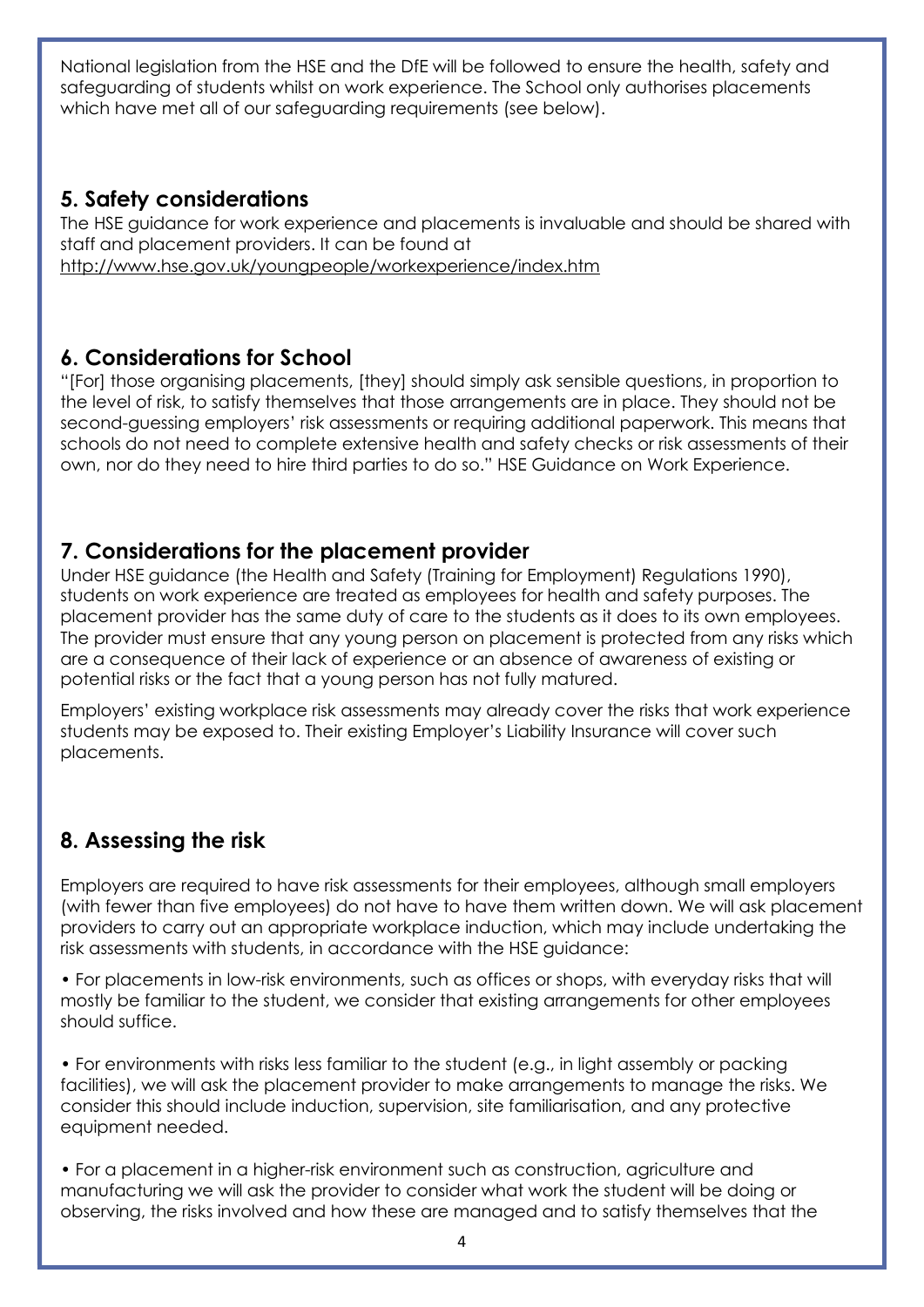instruction, training and supervisory arrangements have been properly thought through and that they work in practice.

• In addition to this, we will ask that the risk assessments take into account the student's potential inexperience, lack of awareness of risks and their stage of development. Where it is appropriate to do so, relevant information (such as a care plan) may be sent to the employer to allow them to consider how best to provide safe methods of working. The advice of the SENCO, Head of Year, Medical Welfare Officer and other relevant staff shall be sought in such cases before information is sent from the school.

Briefing our students in school:

• The school will deliver an assembly, prior to the students going out on placement, which reiterates the importance of work experience and its benefits. This assembly will also be used to explain about health and safety in the workplace and confirms the procedure for raising any health and safety, as well as safeguarding, concerns.

• The school will reinforce these messages in the final few days before the students go out on placement, through the pastoral system (tutor time).

• We request that the placement provider brief students on their first day of induction on health and safety; how to identify hazards and control measures that can be put in place to reduce risk of injury or accident.

# 9. Safeguarding our students

9.1 Guidance from the Disclosure and Barring Service (DBS) and the Department for Education in the document "Keeping Children Safe in Education" indicates:

• Pupils below the age of 16 cannot have a DBS check undertaken.

• It may be appropriate for barred list checks to take place on individuals who supervise such a placement. Consideration should be given to whether the person providing the supervision will be unsupervised and how frequently they are providing the supervision. If it is more than 3 days in a 30-day period, then it is likely to require a check. This check can be in the form of a barred list check.

• For students aged 16 or over, where the placement is in a "specified place" (such as a school, children's home, childcare premises), the placement provider "should consider whether a DBS enhanced check should be requested."

• Separate government guidance suggests that students aged 16 and over, who will be undertaking a placement in Health Care or the Early Years sector should have an enhanced DBS check. Time should be allowed for this to be undertaken in advance of the placement commencing. (This refers to "Post-16 work experience as a part of 16 to 19 study programmes and traineeships" published by the DfE in March 2015). It is recognised that the issue of safeguarding refers both to the pupils undertaking the placement as well as service users who attend such specified places. Whichever way it is viewed, the advice of maintaining "reasonable supervision" should be considered central to protecting both parties.

All placement providers will be given guidance prior to the commencement of the placement (see appendix 1) which highlights good practice for safeguarding staff and how to report a safeguarding concern.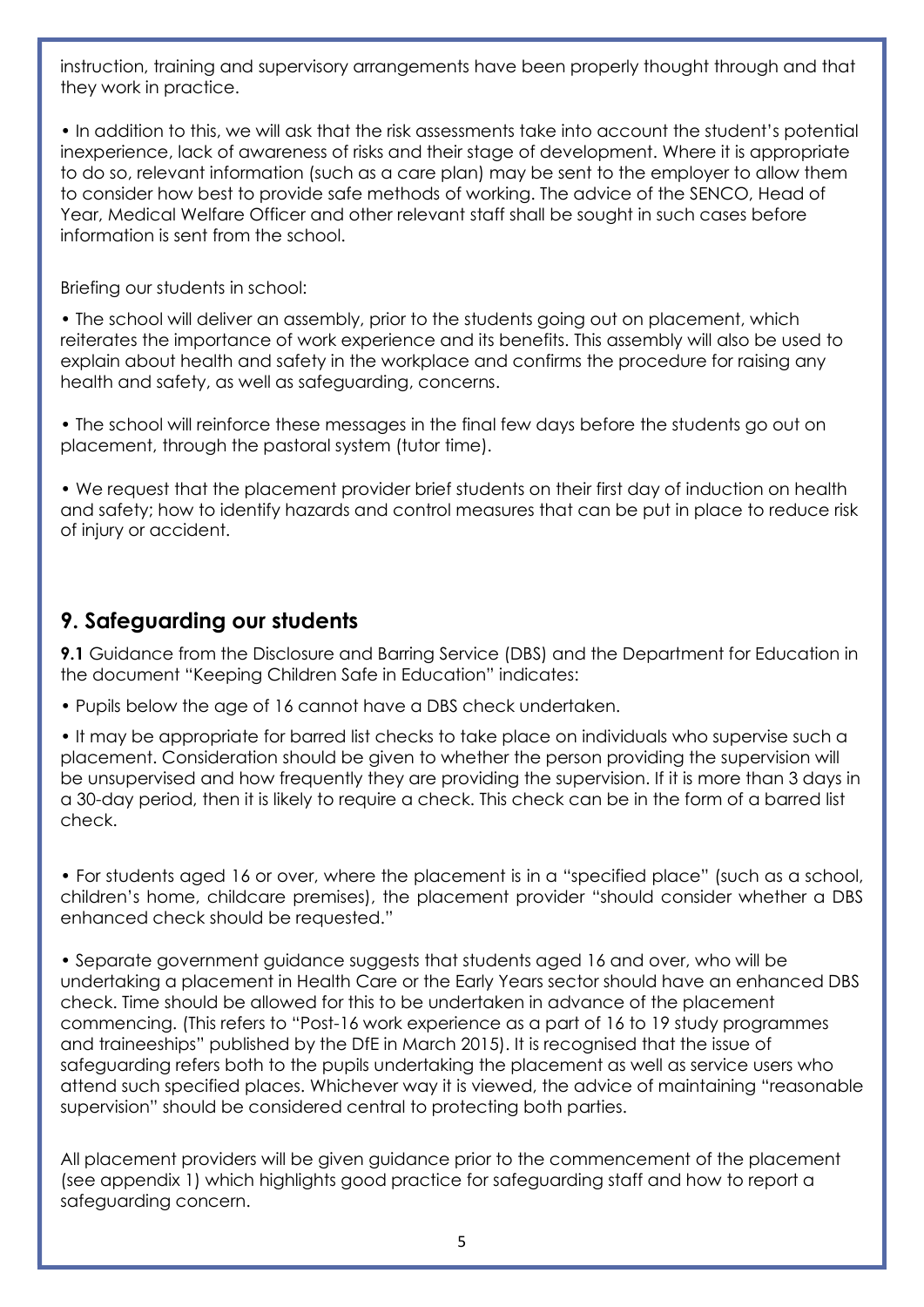**9.2** The Trust Child Protection and Safeguarding Policy applies in work experience arrangements which take place during term-time and have been organised by the school, in line with the guidance set out in Keeping Children Safe in Education, paragraphs 311-314, September 2021.

Young people must know they will be listened to and believed if they report any concerns. They must know that when on work experience, they can report to a DSL in their school or any member of staff by phone, email, text or in person, at any time. The member of staff arranging the work experience must ensure this is understood by the student beforehand.

## **9.3** Schools must ask employers/providers to provide signed agreement to the following:

If, whilst on work experience, a student discloses anything that gives you reason to suspect that they may be at risk of harm, you should:

- Listen carefully and take what is being said seriously;
- Tell the student you have a duty to report concerns;
- Tell the student you cannot promise confidentiality;
- Write down what the student says in their own words and record the date of the conversation;
- Contact the student's school or college as soon as possible;
- The school will ask you to follow this up with a written report with details of the time, date and what happened.

A template for a signed agreement from employers is available in Appendix 2.

## **9.4** Online work experience

Most online work experience involves multiple participants organised by companies/ organisations such as the NHS, national banks, British Gas, tech companies, the armed services. These provide valuable insights and opportunities for young people to find out more about the workplace and future careers. Risks to personal safety are considered to be low.

On some occasions, a young person may be invited to a 1:1 online meeting with a provider. If this happens within school hours, the school must take all reasonable steps to ensure that, if such a meeting is organised:

- 1. the school is aware when the meeting is taking place and the length of the meeting;
- 2. parental consent has been given; if consent is verbal this must be logged so that there is a record;
- 3. the young person knows who to report to if they have any concerns;
- 4. the option of having a member of staff present has been discussed.

The school is not responsible for online meetings arranged independently by a young person or their parents/carers without consulting the school, and for those which are privately arranged and take place in the evenings, at weekends or in school holidays. Young people must however be reassured that they can report any concern to a member of staff regardless of when it took place, in line with the Trust Child Protection and Safeguarding Policy.

# 10. Monitoring and evaluation

All students who access the work experience programme will be asked to evaluate and reflect on their experiences immediately after they return from their placements. This will take place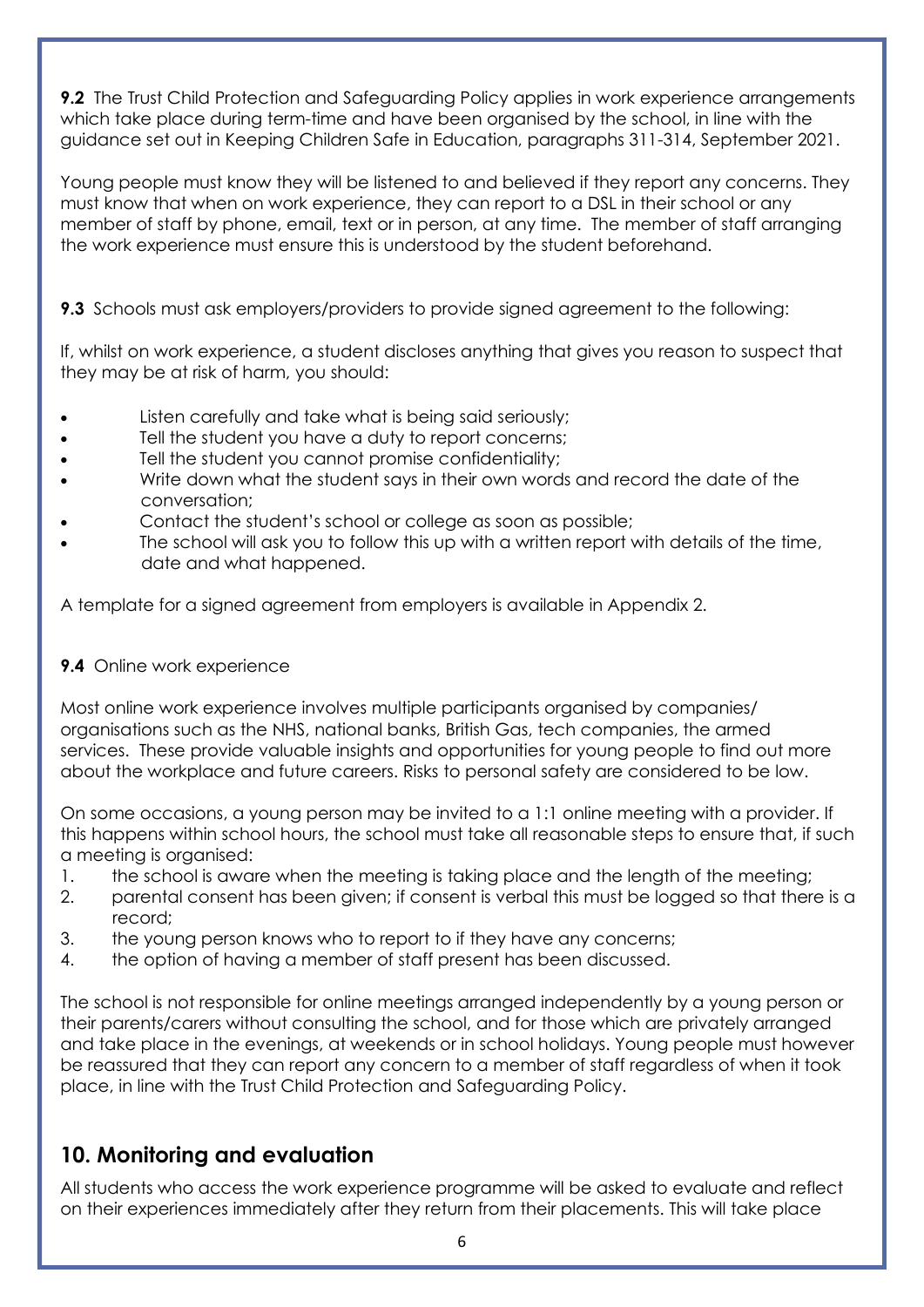through, but will not necessarily be limited to, a formal evaluation and other reflective work through the pastoral system.

In addition, the work experience programme is reviewed by the Head of Sixth Form (Careers Lead) and the school Careers Adviser responsible for work experience. This review is based on evidence from students and placement providers and will be presented to the SLT and the Governors as part of the CEIAG reporting procedures.

The review will:

- Consider the extent to which the programme meets the stated aims
- Consider any health and safety issues that have arisen, including from the induction provided
- Calculate the percentage of students arranging their own placement
- Calculate the percentage of students completing a placement
- Consider reasons for failure to complete a placement
- Identify areas for improvement, which will be incorporated into the CEIAG development plan.

Other policies and documents which are relevant to this policy:

- 1. Keeping Children Safe in Education 2021
- 2. Child Protection and Safeguarding Policy 2021-22

## Appendix 1

### Employer Guidance:

Positive role models: During the work experience, the employer acts in a mentor capacity and therefore needs to act as an appropriate role model with due regard for appropriate conduct with learners. It is therefore important to:

- Act as an appropriate role model
- Value a learner's contributions and opinions
- Encourage them to reach their desired goal and
- Listen to the learner and discuss relevant topics
- Ensure the learner feels supported and safe in the working environment

It is also important that work experience supervisors are not put in a vulnerable position, so it is suggested that where possible liaison with learners should:

- Take place in an open space with other people present where possible
- Be within appropriate working hours
- Consider if questions asked about personal or family life are of an appropriate nature.

### Disclosure from a learner:

If you have concerns about the protection of a young person you are working with (for example something the learner has said) then immediately contact the school and speak to either the senior member of staff responsible for child protection (name) or the Principal of Sixth Form (name) or the careers adviser responsible for arranging work experience (name). Further details are provided in Appendix 2.